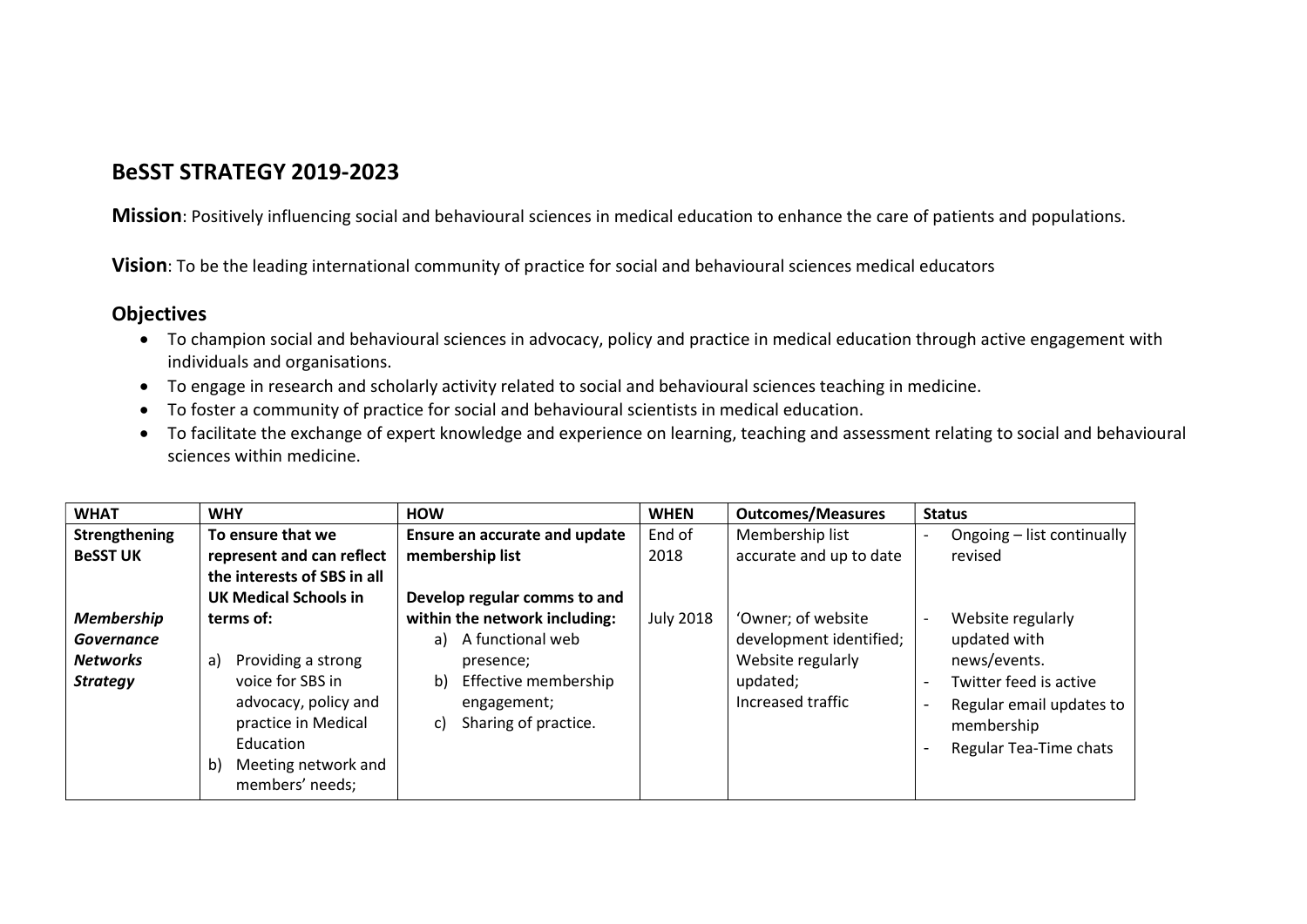| $\mathsf{C}$ | Drawing up strategic |          | <b>Ensure we have effective</b>        | End     | Constitution refreshed;                        | Constitution revised<br>$\blacksquare$     |
|--------------|----------------------|----------|----------------------------------------|---------|------------------------------------------------|--------------------------------------------|
|              | plans for the        |          | governance including:                  | of2018  | Committee refreshed                            | 2018; suggested                            |
|              | network.             |          | d) Effective and                       |         | and representative of                          | revisions for 2021                         |
|              |                      |          | identifiable committee                 |         | membership                                     | New groups dare<br>$\blacksquare$          |
|              |                      | e)       | Hold AGM to review                     | End of  | (disciplines, regions,                         | emerging - students;                       |
|              |                      |          | and agree governance                   | 2018    | gender, etc.)                                  | psychology                                 |
|              |                      |          | (see below); review,                   |         | AGM held;                                      | AGM held in 2018 and<br>$\blacksquare$     |
|              |                      |          | revise and agree                       |         | Officer-bearers                                | 2021. Committee                            |
|              |                      |          | constitution                           |         | appointed                                      | members appointed                          |
|              |                      |          | <b>Strengthen links to relevant UK</b> |         |                                                | Links with PHEMS                           |
|              |                      |          | partners and stake-holders:            | During  | Regular contact with                           | strengthened-                              |
|              |                      | f)       | Ensure we are known                    | 2018/19 | relevant networks and                          | presentations at joint                     |
|              |                      |          | and linked to PHEMS,                   |         | groups                                         | meetings 2020-2021                         |
|              |                      |          | 'Ethics' group; AMEE;                  |         |                                                |                                            |
|              |                      |          | ASME; Clinical                         |         |                                                |                                            |
|              |                      |          | networks; patient                      |         |                                                |                                            |
|              |                      |          | networks; other HCPs                   |         |                                                |                                            |
|              |                      |          | (nursing, AHPs etc.)                   |         |                                                |                                            |
|              |                      | g)       | <b>Ensure contact and links</b>        |         |                                                |                                            |
|              |                      |          | made with UK 'new'                     |         | <b>New Medical Schools</b>                     | Links made but work needed                 |
|              |                      |          | medical schools                        |         | identified and contacts<br>made with SBS leads | to ensure all new schools                  |
|              |                      |          | <b>Develop and launch BeSST</b>        |         |                                                | made aware of BeSST                        |
|              |                      | strategy |                                        |         | Strategic aims agreed at                       |                                            |
|              |                      |          | h) Agree aims and                      |         | AGM subject to                                 | Ongoing - review and revise<br>at 2021 AGM |
|              |                      |          | activities                             |         | consultation                                   |                                            |
|              |                      |          |                                        |         |                                                |                                            |
|              |                      |          |                                        |         |                                                |                                            |
|              |                      |          | Stage regional workshops as:           |         |                                                |                                            |
|              |                      | i)       | Means of capturing                     |         | Workshops run;                                 | Workshops completed 2019.                  |
|              |                      |          | state of the art/needs;                |         | participant and                                |                                            |
|              |                      |          |                                        |         | attendance good;                               |                                            |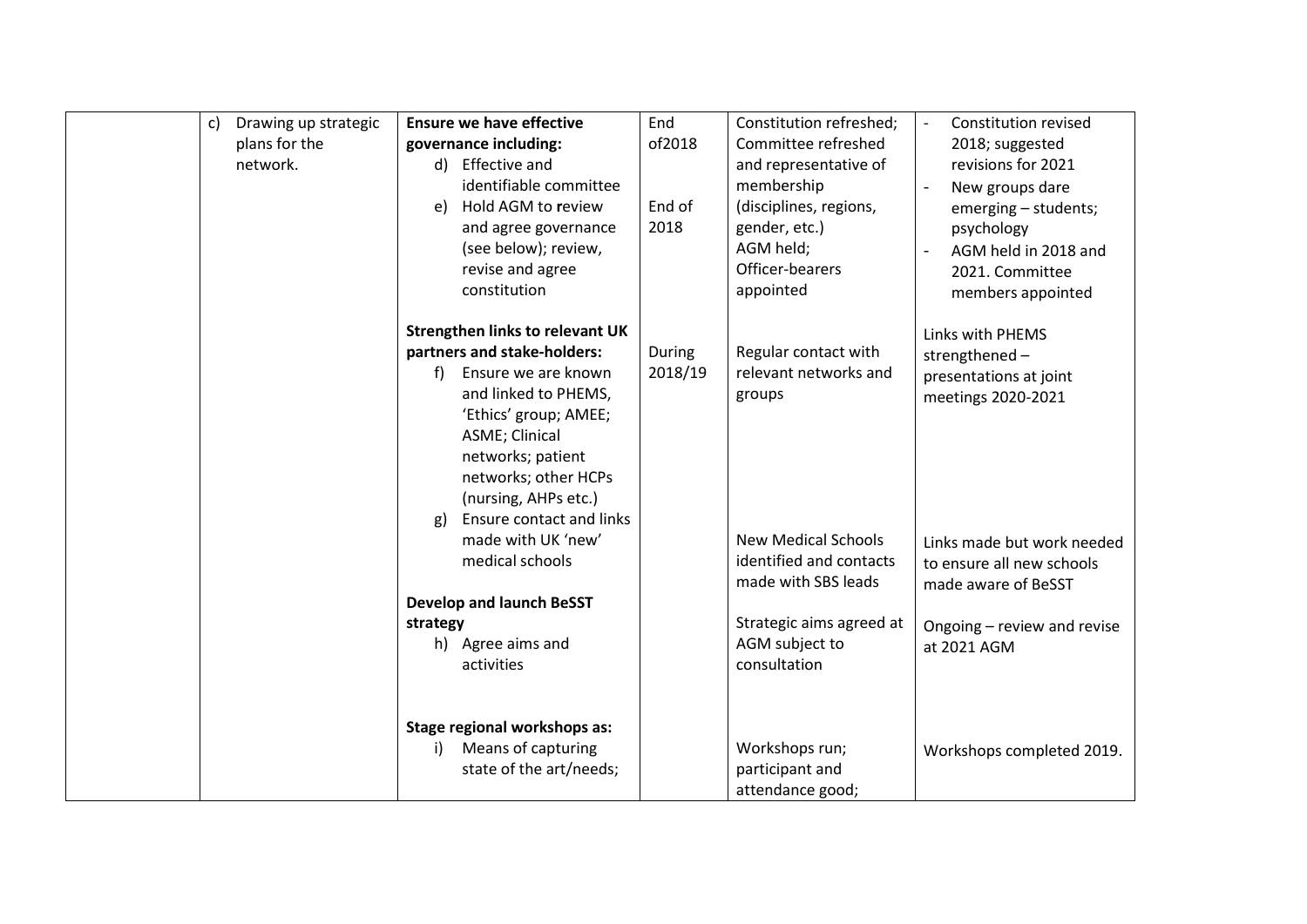|                      |                                       | Identifying strategic<br>j)<br>issues;<br>Galvanising<br>k)<br>membership;<br>Undertaking topic<br>$\vert$<br>specific work MLA; TD<br>outcomes etc) |          | Needs identified and<br>recorded and reported;<br>Focal topics identified,<br>recorded and actions<br>proposed, planned and<br>agreed | Paper reporting on the<br>findings now published in<br>MedEdPublish |
|----------------------|---------------------------------------|------------------------------------------------------------------------------------------------------------------------------------------------------|----------|---------------------------------------------------------------------------------------------------------------------------------------|---------------------------------------------------------------------|
| <b>Impacting and</b> | To enhance good medical               | <b>Enhancing BeSST profile and</b>                                                                                                                   |          |                                                                                                                                       |                                                                     |
| influencing          | practice and improve                  | presence:                                                                                                                                            |          |                                                                                                                                       |                                                                     |
| good medical         | patient experience and                | a) A functional website                                                                                                                              | By the   | Refreshed                                                                                                                             | Website is updated for                                              |
| practice             | outcomes by:                          | including access/sign-                                                                                                                               | end 2018 | website/digital                                                                                                                       | communications.                                                     |
|                      |                                       | posting to best practice<br>Effective use of social                                                                                                  |          | presence;                                                                                                                             | New resource pages created,<br>including LGBT+Health. Still         |
| <b>Profile</b>       | Developing and<br>a)<br>disseminating | b)<br>media to promote                                                                                                                               |          | Depository/listing of<br>network member                                                                                               | scope to improve resources                                          |
| <b>Presence</b>      | evidence and                          | <b>BeSST</b> activities                                                                                                                              |          | outputs.                                                                                                                              | significantly.                                                      |
| <b>Engagement</b>    | practised based                       | Communication of<br>C)                                                                                                                               |          |                                                                                                                                       |                                                                     |
| <b>Policy and</b>    | T&L and research                      | outputs from within the                                                                                                                              |          |                                                                                                                                       |                                                                     |
| practice             | associated with                       | network (papers,                                                                                                                                     |          |                                                                                                                                       |                                                                     |
|                      | SBS in medicine                       | conferences, guides etc)                                                                                                                             |          |                                                                                                                                       |                                                                     |
|                      | Influencing policy<br>b)              | 10 <sup>th</sup> anniversary<br>d)                                                                                                                   |          |                                                                                                                                       |                                                                     |
|                      | and regulation of                     | activities                                                                                                                                           | 2019     | Secured editorial                                                                                                                     | Not yet actioned                                                    |
|                      | medical                               | a. Special edition                                                                                                                                   |          | support for special issue                                                                                                             |                                                                     |
|                      | education                             | of BMJ/Lancet                                                                                                                                        |          |                                                                                                                                       |                                                                     |
|                      |                                       | on SBS and                                                                                                                                           |          |                                                                                                                                       |                                                                     |
|                      |                                       | medical                                                                                                                                              |          |                                                                                                                                       |                                                                     |
|                      |                                       | practice/clinical                                                                                                                                    |          |                                                                                                                                       |                                                                     |
|                      |                                       | problems<br>Relaunch the<br>b.                                                                                                                       |          | Student award                                                                                                                         |                                                                     |
|                      |                                       | 'Andrea Litva'                                                                                                                                       |          | refreshed and                                                                                                                         |                                                                     |
|                      |                                       | awards for                                                                                                                                           |          | relaunched                                                                                                                            |                                                                     |
|                      |                                       | student                                                                                                                                              |          |                                                                                                                                       |                                                                     |
|                      |                                       | projects in SBS                                                                                                                                      |          |                                                                                                                                       |                                                                     |